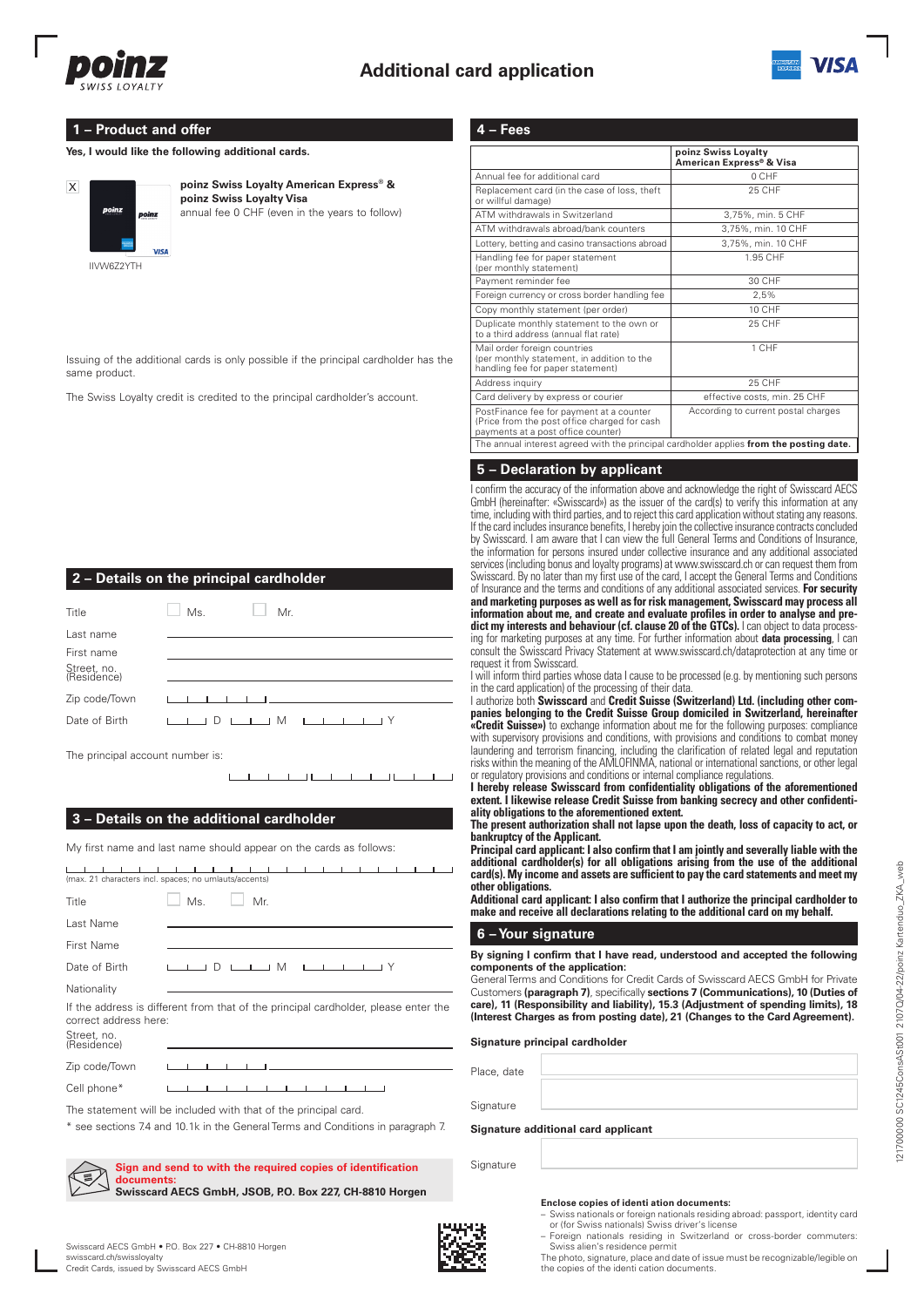### **7 – General Terms and Conditions for Credit Cards of Swisscard AECS GmbH for Private Customers**

These General Terms and Conditions (**"GTC"**) regulate the legal relationship between Swisscard AECS GmbH (**"Swisscard"**) and the holders of credit cards within the meaning of 1.1 below for private Customers (**"Customer/s"**) concerning such cards. All references to persons in this document are meant to cover both genders.

#### **I. General provisions**

## **1. Scope of application**

1.1 All the following means of cashless payment issued by Swisscard are considered to be a card (**"Card"**) within the meaning of these GTC:

- a. credit cards with and without Spending Limits;<br>b means permitted by Swisscard for the process
- b. means permitted by Swisscard for the processing of cashless payments, such as virtual cards (see 2.1) or means of payment integrated into end user devices (e.g. mobile telephone, watch, tablet, computer, each of which is referred to hereinafter as a **"Device"**).

1.2 The general provisions in Part I are applicable to all Cards. Depending on the Card, the following rules may also apply:

- a. the supplementary provisions for the relevant Card (Part II); and
- b. any further product and service-specific provisions applicable to the legal relationship with the Customer, (**"Product and Service Conditions"**), e.g., provisions regarding Fees and Interest Charges (see 8), Terms of Use of Online Services (see 6) and Terms and Conditions for Secondary and Additional Card-Related Benefits of Swiss Card (see 3).

1.3 The present GTC also apply to applicants, *mutatis mutandis.*

### **2. Formation of the Card Agreement**

2.1 Card applications may be rejected without stating any reasons. Once Swisscard accepts a card application, the card agreement is formed between Swisscard and the Customer (**"Card Agreement"**). At that point, the Customer will receive the personal, non-transferable Card as well as the associated personal identification number (**"PIN Code"**). The Card can also be issued entirely virtually and displayed in an environment provided by Swisscard or in a manner agreed on with Swisscard. Every Card shall remain the property of Swisscard. Swisscard shall open a Card Account on which Transactions (see 4.5), Fees and Interest Charges (see 8) as well as credit can be recorded (**"Card Account"**). Swisscard can open a joint Card Account for Cards that are issued in form of a package (card duo/package, bundle, etc.). 2.2 By signing the Card (in case the card has a signature field) and through each Card use (see 4.5), the Customer confirms having received the GTC and Product and Service Conditions and accepted their contents. The same is true *mutatis mutandis* of any notifications by Swisscard concerning the acceptance of the card application (e.g. confirmation of the credit agreement for Credit Cards with an instalment facility).

### **3. Secondary and Additional Benefits of Card**

3.1 The Card may be linked with secondary and additional benefits (**"Secondary and Additional Benefits"**) that are available either as permanent or optional benefit of the Card (e.g. bonus and loyalty program, travel and lifestyle services

or special offers by Swisscard partners).<br>3.2 The Secondary and Additional Ber The Secondary and Additional Benefits are provided by

- a. Swisscard, based on the relevant Product and Service Conditions, or
- b. a third-party provider for which Swisscard is not responsible (**"Third-Party Provider"**), based on an agreement between the Customer and that Provider. Any disputes regarding the benefits provided by the Third-Party Provider shall be settled directly with the relevant Third-Party Provider.

3.3 Any Secondary and Additional Benefits provided by Swisscard shall be discontinued upon termination of the Card Agreement or return of the Card. Swisscard may cancel any credits in loyalty and bonus programs in the event of cancellation, return of the card or default on payment by the Customer.

## **4. Card use**

The Card entitles the Customer, within the credit card or cash withdrawal limits (**"Spending Limits"**) to buy goods and services from merchants and service providers (**"Acceptance Points"**) participating in the worldwide card

network (e.g., American Express, Mastercard, Visa; collec-<br>tively referred to as **"Card Network"**).<br>4.2 If provided by Swisscard for the relevant Card, the<br>Customer may also make cash withdrawals from certain bank counters and ATMs.

4.3 Swisscard may adjust or restrict the possible uses of the Card at any time (e.g. with respect to the amount or certain Acceptance Points, countries or currencies) or else provide additional possibilities of use of the Card (e.g. paying for Transactions using a credit balance in bonus and loyalty programs or paying for invoices by Card).

4.4 The Customer may use the card only within the limits of his financial capacities. In particular, the Customer must not use the Card if insolvent or whenever it appears likely that he will not be able to meet his financial obligations. Card use for purposes that are unlawful or in breach of contract is prohibited. No Transactions are permitted in countries in which there are relevant sanctions and embargoes against card use. To see the current list of such countries, ask customer service or go to https://www.swisscard.ch/en/private-customers/services/card-acceptance.

4.5 Card use and charging of the Card Account (each of which shall be referred to as a **"Transaction"**) shall deemed to have been approved by the Customer in the following cases:

- a. In the case of card payments on site (including cash withdrawals at bank counters or from ATMs): With (i) the signing of the transaction receipt (the signature must match the signature on the Card and the Acceptance Point may require the presentation of an official identity document); (ii) entry of the PIN code or (iii) mere card use (e.g. at automated points of payment [parking garage, motorway] or with contactless payment).
- b. In the case of distance payments (e.g. via internet, by app, over the telephone or by correspondence): by specifying the name printed on the Card, the card number, the expiry date and (if requested) the card security code (CVV, CVC). It may also be necessary to enter an mTAN (see 5.1b), a password or approval via the Swisscard Online service (see 6).
- c. By using other Means of Identification authorized by Swisscard to that purpose (see 5) or in other ways agreed on with Swisscard (e.g. according to separate terms of use for mobile payment solutions).

Transactions mentioned in items (a) to (c) above may also be carried out using updating and tokenisation services (see 9.2).

4.6 The Customer shall acknowledge all claims resulting from approved Transactions under 4.5 and hereby irrevocably instructs Swisscard to pay the amounts in question to the Acceptance Points, thereby giving Swisscard the right but not the obligation to authorize Transactions.

## **5. Means of identification and**

## **authorisation**

5.1 Swisscard shall provide the Customer with the following means of personal identification and access to the Card Account and to Swisscard products and services (**"Means of Identification"**) for the intended use:

- a. Card, PIN Code, Card Account number;
- b. single-use confirmation and activation codes (**"mTANs"** or "mobile Transaction Authentication Numbers") that are sent to the mobile telephone specified by the Customer to that purpose, e.g. when reg-istering for Swisscard online services or third-party online services;
- c. authentication services authorized by Swisscard for online card use (e.g. 3-D Secure);
- d. "SwisscardLogin" for access to online services;
- e. other means of identification authorized by Swisscard for the relevant use, such as biometric data (e.g. fingerprints, iris scan) and other personalized security characteristics or electronic identity recognized by the Swiss government.

Swisscard may at any time replace, adapt or revoke Means of Identification or prescribe the use of certain Means of **Identification** 

5.2 **Actions (e.g. Transactions) and instructions by persons who identify themselves using any of the Customer's Means of Identification shall be attributed to the Customer and be deemed to have been authorized by the Customer** (see 4.6, 10.1b and 11.1). Swisscard shall take appropriate measures to detect and prevent abuse. 5.3 According to the relevant Product and Service Conditions, the Customer may appoint deputies or authorized agents (**"Authorized Person"**), generally using standard forms specified by Swisscard or in another manner defined by Swisscard (e.g. using an online service).

# **6. Online Services**

Where provided by Swisscard, the Customer can use Swisscard services available online (e.g. www.swisscard. ch) or by App (**"Online Service(s)**), e.g.:

- a. receiving electronic monthly statements, managing Customer Data and entering into certain legal transactions under the "Swisscard Digital Services" (e.g. Swisscard App);
- b. confirmation of online payments by means of 3-D Secure;

c. online ordering of travel and lifestyle services as well as rewards in loyalty and bonus programs; and

d. authentication using the "SwisscardLogin". 6.2 Before accessing an Online Service, the Customer must identify himself using the Means of Identification applicable to the Online Service in question. Access to the desired Online Service is also conditional on the Customer accepting any specific terms of use that are applicable in addition to these GTC. **Terms of use for Online Services may also be sent to the Customer in electronic form only. Agree-ments entered into electronically are considered equivalent to hand-signed agreements.** In the case of legal transactions subject to specific form requirements (e.g. under consumer credit law), Swisscard complies with the applicable legal requirements for electronic signature.

6.3 The following rules apply to third-party online services in which Swisscard Cards are stored in memory or that are used in connection with Swisscard Cards (**"Third-Party Online Services"**):<br>a. The Customer

- The Customer shall comply not only with the Third Party's terms for the Third-Party Online Service in question but also with any special terms of Swisscard for the use of the relevant online service (e.g. Swisscard's terms of use for the storage of Cards in thirdparty eWallets). In the relationship with Swisscard, 6.2 above shall also apply *mutatis mutandis* to Third-Party Online Services (e.g. acceptance of Swisscard's terms of use regarding the use of Third-Party Online Services is a prerequisite for using Swisscard Cards for such services).
- b. The rules regarding the duties of care (e.g. 10.1k) and liability (e.g. 11.4h) shall also apply *mutatis mutandis* to Third-Party Online Services.

## **7. Customer service and communications**

The Customer may contact Swisscard at the telephone number and postal address communicated by Swisscard.

Where expressly provided by Swisscard, the Customer and Swisscard may also make use of electronic means of communication (e.g. Online Services under 6 above or communications using the email address under 7.3 below; **"Elec-tronic Communication"** or **"Electronic Means of Communication"**). Swisscard reserves the right not to process electronic requests for which Electronic Communications are not expressly approved. Swisscard may impose a separate authorisation process for use of Electronic Means of Communication for the modification of contract-related data (e.g. changes of address) or for the exchange of sensi-tive information or else refuse the use of Electronic Communication, particularly in the case of Customers domiciled abroad or having a foreign address.

7.2 **Notifications by Swisscard to the Customer's most recently indicated delivery address (physical postal address) or to the most recently indicated Elec-tronic Address (see 7.3) shall be deemed to have been delivered to the Customer.** For notifications sent to the Electronic Address, the delivery date shall be deemed to be the date of dispatch; for notifications sent by post, the delivery date shall be deemed to be the expected date of receipt at the physical postal address, taking the transport time into account. **Unless provided otherwise in these GTC or in the Product and Service Conditions, time limits triggered by delivery shall begin to run on the delivery date and the legal consequences mentioned**  proval of changes to Card Agreement provisions). The Customer and Swisscard may also agree on corresponding arrangements (including legal consequences) for Online Services.<br>7.3 **Bv** 

7.3 **By disclosing his email address or mobile telephone number ("Electronic Address")** to Swisscard, **the Customer consents to being contacted by Swisscard by mobile telephone (e.g. SMS, MMS or a voice** 

- **call)**, particularly for the transmission of: a. important and/or urgent messages, e.g. warnings about cases of fraud, notice of exceeding the Spending Limits, requests to make contact, and messages concerning changes to Card Agreement provisions.
- b. Information about the customer relationship, e.g. references to messages delivered in Online Services, information about Secondary and Additional Benefits (e.g. points balance in loyalty and bonus programs), payment reminders or information about the Card Agreement.
- c. offers within the meaning of 20.1b below and references to benefits from using the Card (product advertisement: to opt out, see 20.1b).
- d. confirmation or activation codes (mTANs) used as Means of Identification (see 5.1b).

Where expressly provided by Swisscard, the Customer may respond using the same communication channel (e.g. replies by SMS to questions concerning warnings about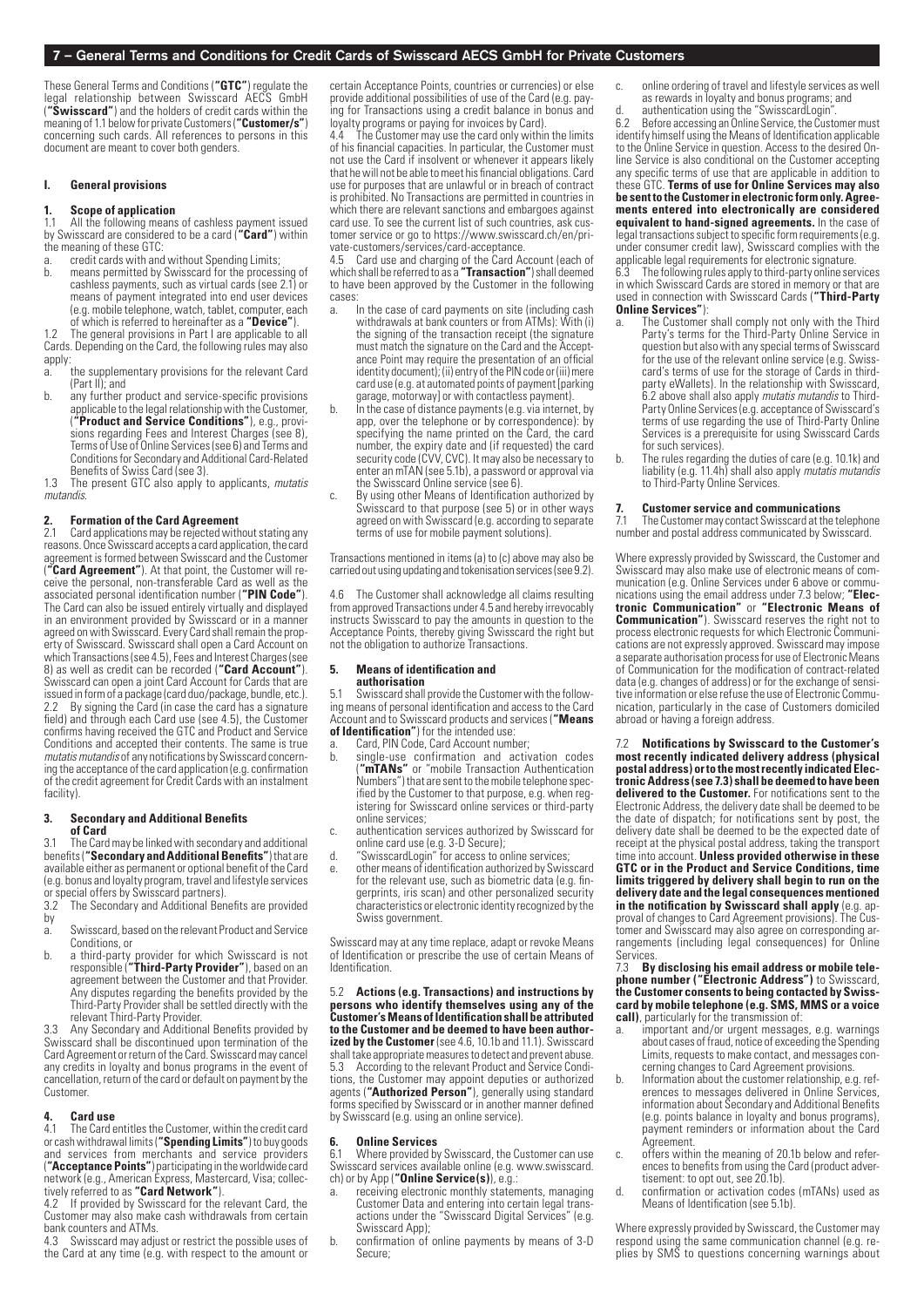cases of fraud). Customers who do not want to receive any email or telephone communications at all from Swisscard must ask Swisscard to delete the relevant contact information. The mere failure to specify the Electronic Address in future requests for new Cards is not considered a valid request to delete the previously indicated Electronic Address. Electronic Addresses may be used by Swisscard for all of the Customer's Card Agreements related to private or business Customers.

During Electronic Communication, data is transported over publicly available networks (e.g. Internet or mobile radio networks), sometimes unencrypted (e.g. SMS mes-sages) and across borders (even if both the sender and receiver are located in Switzerland), and with the involvement of Third-Party Providers (e.g. network operators, Device manufacturers, operators of operating systems for Devices of platforms for downloading Apps). **During Electronic Communication, unauthorized third parties may possibly view, alter, delete and/or misuse data without being noticed.** In particular, the following risks exist: a. Third parties may infer that a business relationship

- exists, existed in the past or will exist in the future.
- b. The identity of the sender can be simulated or tampered with.
- c. Third parties may gain access to the Customer's Device, manipulate the Device and misuse the Customer's Means of Identification.
- d. Malicious software (e.g. viruses) and other distur-bances can spread on the Device and prevent Electronic Communication with Swisscard (e.g. use of Online Services).
- e. The Customer's carelessness (e.g. in connection with Device security measures) or inadequate knowledge of the system can facilitate unauthorized access.

Electronic Means of Communication may be interrupted or blocked by Swisscard at any time, entirely or with respect to certain services, for some or all Customers, particularly when there is reason to fear abuse. By disclosing his email address or mobile telephone number and using Electronic Means of Communication, the Customer accepts the related risks and any additional terms of use involved. To reduce such risks as far as possible, the Customer shall fulfil, in particular, the **duties of care when using Electronic Means of Communication** mentioned in 10.1k below.

7.5 The Customer hereby acknowledges that Swisscard has the right to record and store conversations and other forms of communication with the Customer for proof, quality assurance and training purposes.

## **8. Fees and Interest Charges**

Card use, the Card Agreement and the general legal relationship between the Customer and Swisscard may entail fees (e.g. annual fees or payment reminder fees), bank fees (e.g. commission on cash withdrawals at ATMs) and (thirdparty) charges (e.g. for foreign exchange transactions) (hereinafter referred to collectively as **"Fees"**) as well as any interest charges (**"Interest Charges"**). Except for thirdparty charges (expenses), the Customer shall be informed of the existence, nature and amount of Fees and Interest Charges on or in connection with the card application and/ or in any other suitable form (e.g. through Online Services). They can be requested at any time from Swisscard's customer service or viewed on www.swisscard.ch. The annual fee is either payable at the start of the contract year or else Swisscard may charge for the annual fee in monthly instalments. 8.2 **For Transactions in currencies other than the card currency,** the Customer hereby accepts the conversion rates set by Swisscard or by the Card Network. Swisscard may increase the conversion rates by adding a fee for transactions in foreign currency and/or for foreign transac-

tions. 8.3 **The Acceptance Point can offer the Customer the option of performing a Transaction in the card cur-rency instead of in the national currency of the Acceptance Point** (e.g. Transaction abroad in Swiss francs using a Card denominated in Swiss francs; the same is true of online Transactions on Swiss websites of foreign-domiciled Acceptance Points). By approving the Transaction, the Customer acknowledges the conversion rate set by a third party (e.g. Card Network or third-party company that links the Acceptance Point to the Card Network). In addition, Swisscard can charge a processing fee for such Transactions.

8.4 Where Cards entitle the Customer to withdraw cash from ATMs through direct debiting of a bank account, such withdrawals and any associated Fees will generally be debited directly to the bank account indicated by the Customer and appear only on the monthly account statement from the Customer's bank rather than on Swisscard monthly statements. This cash-withdrawal function may be made available and/or restricted (e.g. to certain countries, Acceptance Points or currencies) at Swisscard's discretion.

#### **9. Card renewal, replacement and blocking; termination of the Card Agreement**

9.1 The Customer and Swisscard may block Cards or cause them to be blocked at any time without stating any reasons. 9.2 In any case, the Card shall expire at the end of the month of expiry date (so-called "Valid Thru" date) indicated when the Card was issued. A new Card will be delivered to the Customer sufficiently in advance of the expiry date unless the Card has been cancelled. Any Customer who does not want a new Card shall notify Swisscard thereof at least two months before the expiry date in writing or in<br>any other manner stipulated by Swisscard, failing which<br>the Customer will be charged for the resulting expenses.<br>Swisscard reserves the right to recall or to refu or replace the Card at any time without stating any reasons (e.g. in case of blocking).

Swisscard may introduce updating and tokenisation services of the Card Networks. Updating services enable payments for recurrent services (e.g. newspaper subscriptions and memberships) and Transactions preapproved by the Customer (e.g. booking of hotel reservations and rental cars) (jointly referred to below as **"Recurring Services and Preapproved Payments"**) as well as payments using mobile payment solutions to be processed even after a change in the card information. The Customer consents to Swisscard automatically updating the card information via the Card Network at participating Acceptance Points and participating mobile payment solution providers worldwide when the Card is renewed or replaced. The Customer may opt out of the updating service. With the tokenisation service, there is no need to update the card data at the Acceptance Point, since a secure token is used instead. For more information about the updating and tokenisation service, see www.swisscard.ch/dataprotection.

9.3 The Customer and Swisscard are entitled to terminate the Card Agreement at any time with immediate effect in writing or in any other manner stipulated by Swisscard without stating any reasons.

Upon termination of the Card Agreement or return of the Card(s), all invoiced amounts on the statement shall become due for payment immediately. Any amounts not yet invoiced, Transactions not yet debited and other claims of the Parties under the Card Agreement shall become due for payment immediately upon receipt of the statement. The Customer is not entitled to full or prorated reimbursement of any Fees, especially not the annual fee. The Customer shall also settle any charges incurred after termination of the agreement in accordance with these GTC and the Product and Service Conditions. In particular, the Customer shall be liable for all Card Account charges resulting from Recurring Services and Preapproved Payments (see 10.1j).

## **10. Duties of care**

10.1 Regardless of the type of Card, the Customer shall fulfil the following obligations to exercise due care and to cooperate (**"Duties of Care"**):

- a. If the Card has a signature field, the Customer shall sign the Card in that field using a pen with indelible ink promptly after receipt.
- b. **The Means of Identification (e.g. Card and PIN Code) must be stored separately from one another and with the same degree of care as cash. The Customer must be aware of the location of his Card at all times, and regularly check that it is still in his possession; neither the Card nor other Means of Identification shall be made accessible to third parties through mailing, transmission or otherwise.** In particular, the Card and other Means of Identification must not be handed over or otherwise made accessible to third parties, except for the intended purposes. The Customer must keep the Means of Identification secret (e.g. by shielding the PIN Code from view during entry) and must not record them (neither physically, e.g., on the Card, nor digitally, not even in a modified or encrypted form). The PIN Code and other Means of Identification defined by the Customer (e.g. passwords for Online Services) must not consist of character sequences that are easy to guess (e.g. telephone numbers, dates of birth, license plates, names of the Customer or his family members). Customers who know or have good reason to assume that a third party has or may have had access to their Means of Identification must promptly change the relevant Means of Identification (e.g. PIN Code) or have it altered or replaced by Swisscard. c. The Customer shall retain the transaction receipts and
- other records regarding the business relationship with Swisscard (e.g. monthly statements, correspondence) carefully and take appropriate precautions to reduce the risk of unauthorized access or abuse.
- d. **In case of actual or suspected loss, theft or mis-use of the Card, the Customer must call Swisscard's customer service immediately, regardless of any time difference, to have the card blocked, or block the Card himself (where permitted by Swisscard).** In case of damage or loss, the Customer shall cooperate to the best of his ability to resolve the matter and mitigate the loss. In any case, the Customer shall report any suspicions of criminal activities (e.g. misuse of the Card), to the appropriate local police station in Switzerland or abroad

e. Before approving a Transaction, the Customer shall check the amount of the Transaction and the receipt and promptly clear up any discrepancies with the Acceptance Point.

f. **The Customer shall check the monthly statements immediately upon receipt and promptly inform Swisscard of any discrepancies by telephone. In addition, within thirty (30) days after the statement date, the Customer shall submit to Swisscard, unprompted, a written claims form (in case of misuse of the card; the form can be requested from Swisscard) or complaint form (for other disagreements; the form can downloaded from www.swisscard.ch or requested from Swiss-card) with a specific list of all Transactions concerned, together with all the relevant records.** Otherwise, statements shall be deemed to have been approved by the Customer. The Customer must use Swisscard's standard complaint/claims forms. Customers who are expressly asked by Swisscard to submit a claims or complaint form shall return the signed and completed form to Swisscard within ten (10) days after the request. The Customer must promptly notify Swisscard by telephone if he has executed Transactions or not yet paid the full amount of a monthly statement but has not yet received the corresponding monthly statement within eight (8) weeks thereafter;

 To determine whether the Customer has met the time limits under this clause 10.1f, the date of postmark shall apply to communications sent to Swisscard's postal address; the date of electronic transmission shall apply to messages sent using Online Services expressly provided by Swisscard to that purpose. The time limits mentioned in this clause 10.1f must be complied with even if the monthly statement is delivered to a third party (e.g. a bank adviser) at the Customer's request. A direct debit ("DD") that is rejected, revoked or otherwise unsuccessful shall not release the Customer from his obligations to check the monthly statement and to submit the communications in accordance with 10.1f.

g. The Customer shall disclose completely and accurately, on first demand, all such information as is necessary for checking applications and processing Card Agreements or required on regulatory grounds (e.g. prevention of money-laundering, consumer credit laws) as well as any other information requested by Swisscard. **Moreover, the Customer shall promptly inform Swisscard, unsolicited, in writing or in any other manner accepted by Swisscard, of any changes in the personal data provided to Swisscard (e.g. name, postal address, telephone number, e-mail address, income and assets, and details concerning the beneficial owner).** Until receiving such a notice, Swisscard is entitled to consider the most recently provided information to be valid, with no obligation to conduct further research.

h. Customers who do not receive a new Card at least fourteen (14) days before the expiry date (see 9.2) are required to promptly inform Swisscard's customer service.

- i. Expired, replaced, invalid and blocked or cancelled Cards shall be rendered unusable and destroyed by the Customer immediately. The use of such a Card is prohibited and may result in criminal prosecution.
- j. In case of Recurring Services and Preapproved Pay-ments, if the Card is cancelled/blocked or the Cus-tomer no longer desires the service or payment in question, the Customer shall alert all Acceptance Points (including mobile payment solution providers) to which the Card has been specified as a means of payment.
- k. When using Electronic Means of Communication, the
	- Customer shall also fulfil the following Duties of Care: (i) The Customer shall properly protect the Device used, particularly by activating a suitable access control system (e.g. password, fingerprint or fa-cial recognition) for the use of the Device and shall ensure that the Device is not left unattended in an unprotected state. It is also necessary to ensure that no third parties are able to view the information shown on the display unit or monitor. The Customer must log out of the Swisscard Online Service or Third-Party Online Services and delete the history data before leaving the Device. The Customer must keep the operating system up to date and refrain from manipulation thereof (e.g. through jailbreaking or rooting) and minimize the risk of unauthorized access to the Device by using suitable state-of-the-art protective measures (e.g. by installing and regularly updating security programs such as a firewall and antivirus program, and by only using software from trust-worthy sources, such as official App Stores). Furthermore, the Customer must always use the version of software and Apps recommended by the manufacturer.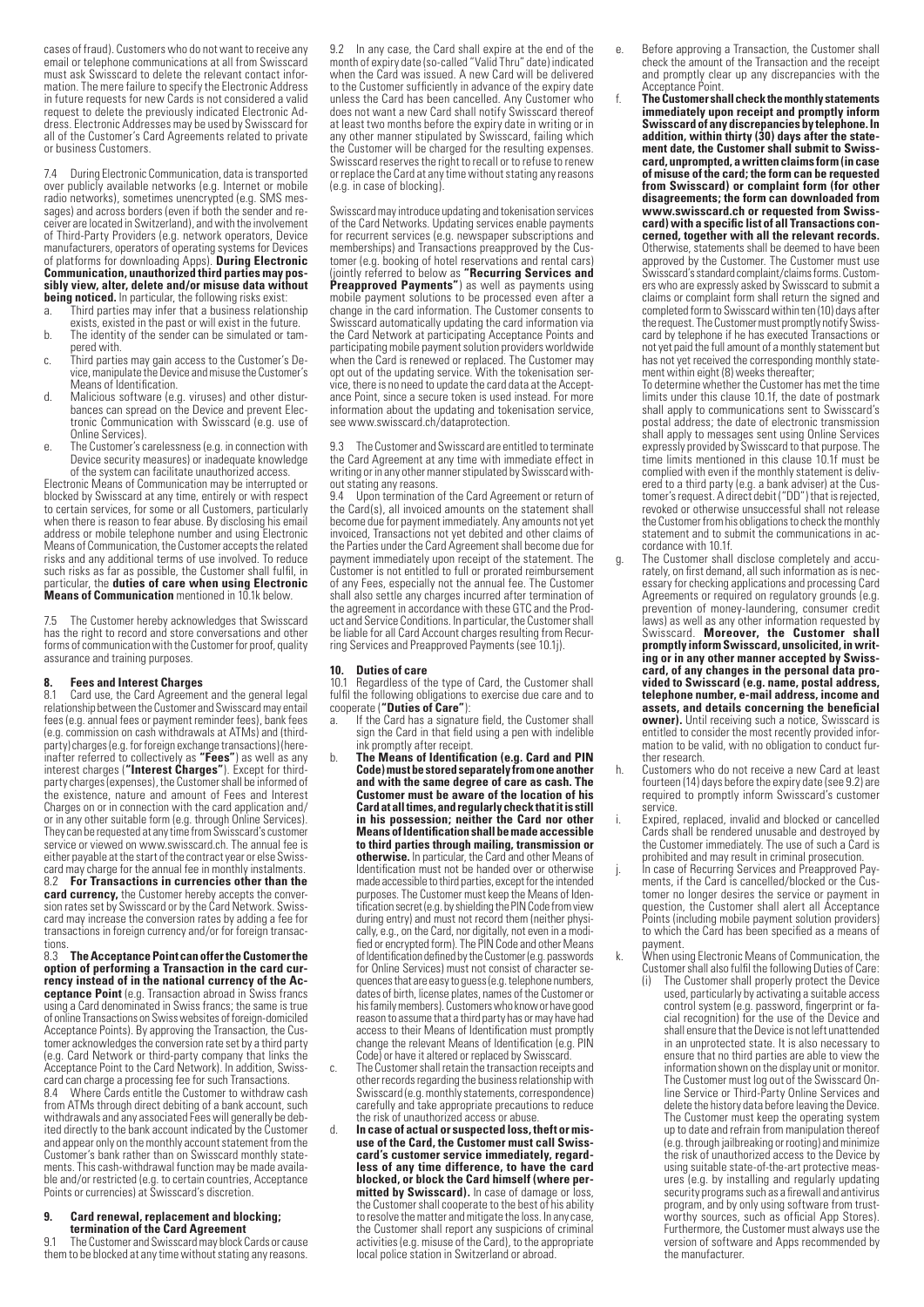- (ii) The user ID, password, and any other means of identification provided by or acceptable to Swisscard for Electronic Means of Communication (e.g. Online Services) and Devices (**"Login Data"**) shall be kept secret by the Customer, who shall refrain from recording such items on his Device or elsewhere, even in modified form, and take all such measures as are needed to prevent unauthorized use of the Login Data.
- (iii) The Device shall not be passed on by the Customer to third parties for (temporary or permanent) unattended use prior to deletion of all data related to Electronic Communications (e.g. by deleting or resetting Apps or by deleting Card data in Apps). Loss of the Device shall be reported immediately to Swisscard – in case the above-mentioned data were not previously deleted – and the Customer shall take all available measures to prevent further use of the Device (e.g. through remote deletion of data on the Device or by locking the SIM card, possibly via mobile network operators). The Cus-tomer shall use only such third-party Devices as provide adequate security within the meaning of these GTC and appropriate terms of use for Electronic Means of Communication.
- (iv) The Customer shall call Swisscard immediately in the event of suspected misuse of Electronic Means of Communication (e.g. if the Customer receives an unsolicited mTAN from Swisscard).
- (v) The Customer shall keep secret 1) that he has disclosed an Electronic Address to Swisscard and 2) the information that he has disclosed to that
- purpose (e.g. his mobile telephone number). l. For cash withdrawals with direct debiting (see 8.4), the Customer shall use the Card only when there are

sufficient funds on the specified bank account. 10.2 Product and Service Conditions may impose further Duties of Care on the Customer.

# **11. Responsibility and Liability**

11.1 **The Customer shall be liable for all obligations arising from card use and the Card Agreement.** The Customer particularly undertakes to pay for all Transactions, Fees and Interest Charges and further expenses, e.g., for the collection of overdue receivables. The Customer as-sumes liability for any Authorised Persons and other third parties who identify themselves to Swisscard using the Customer's personal Means of Identification (for misuse of the Card by third parties, see 11.4a, in particular).

11.2 **Swisscard declines all responsibility for the Transactions performed using the Card.** All disagreements, differences of opinion and complaints about goods or services and the related claims (e.g. in connection with defective, delayed or missing deliveries) shall not release the Customer from his obligation to make timely payment for the monthly statement and shall be settled by the Customer directly and exclusively with the Acceptance Point in question. When returning goods, the Customer must ask the Acceptance Point for a credit note confirmation and, in the case of cancellation, written confirmation of cancellation.

11.3 **Subject to 11.4, Swisscard shall assume the charges resulting from misuse of the Card by third parties, provided that such Card misuse is not caused in whole or in part by a breach of these GTC (espe-cially of the Duties of Care) or of the Product and Service Conditions or by any other fault of the Customer.** In such a case, the Customer shall assign all claims (including any insurance claims) arising from the damage or loss to Swisscard on first demand. If Swisscard does not assume responsibility for the damage or loss, the Customer<br>shall be liable for all Transactions (including any Fees and Interest Charges pursuant to 8).

11.4 **In general, notwithstanding 11.3, Swisscard declines all liability for the following loss or damage so long as they did not originate in any fault committed by Swisscard:**

- a. **Loss or damage arising from misuse of the Card, if the Transaction in question was performed not only with the Card (and/or card information) but with at least one additional Means of Identifi-cation (e.g. PIN Code, mTAN, 3-D Secure, Swisscard Digital Services).**
- b. Loss or damage covered by insurance; as well as indirect or consequential damage of any kind (e.g. lost profit).
- c. Loss or damage incurred because the Customer is unable to use the Card as a means of payment, e.g. if the Card is rejected by Acceptance Points, if a Transaction cannot be executed due to a block on the Card, a change of the Spending Limit, or for technical or other reasons, or is damaged or rendered unusable while using the Card, as well as any loss or damage arising from the blocking, cancellation, non-renewal or recall of the Card.
- d. Loss or damage resulting from Card use by individuals or companies related to or affiliated with the Customer (e.g. spouse, children, Authorized Persons, household members, or companies controlled by the Customer).
- e. Loss or damage caused by forwarding of the Card, PIN Code, and/or other Means of Identification by the Customer or by his vicarious agents or at his request, or by sending the Card, PIN Code, and/or other Means of Identification to the delivery address specified by the Customer where the Card, PIN Code, or other Means of Identification cannot be received by the Customer in person.
- f. Loss or damage in connection with offers or benefits provided by third parties (e.g. partner offers).
- g. Loss or damage connected with Secondary or Additional Benefits for the Card, such as bonus and loyalty programs.
- h. Loss or damage resulting from use of Electronic Means of Communication. Swisscard particularly assumes no responsibility for the Customer's Devices, the manufacturers of such Devices (including the software operated by such Devices), for network operators (e.g. internet providers, mobile telephone service providers) and for other third parties (e.g. operators of platforms for downloading Apps). Swisscard excludes all liabil-ity and warranties for correctness, accuracy, reliability, completeness, confidentiality and transmission time of any data transmitted by electronic means and resulting loss or damage, e.g., as a result of transmission errors, delays or interruptions in transmission, technical failures, permanent or temporary unavailability, hacking attacks or other failings.

## **12. Customer's credit balances**

Any or all of the Customer's existing credit balances may be transferred by Swisscard, at any time and without prior notice, to the bank account/postal account specified by the Customer. If the Customer has not provided any account details to Swisscard, then Swisscard may send or transfer the credit balance to the Customer, with discharging effect:<br>a. i

- in the form of a check or any other suitable method to the Customer's most recently specified delivery address. All expenses associated with issuing and cashing the check or other type of refund may be charged to the Customer by Swisscard; or
- b. to a bank account/postal account known to Swisscard by reason of an earlier payment.
- 12.2 For closed Card Accounts that still have a credit balance, Swisscard can either
- a. transfer the credit balance to another one of the Cus-
- tomer's Card Accounts, if any; b. proceed in accordance with 12.1; or
- c. show the Customer's credit balance in the final statement and ask him to give account details for the refund (if it is impossible or impractical to proceed as in 12.2a or 12.1, e.g. because the credit balance is insufficient to cover the costs of issuing a check). **If the Customer fails to respond to said request within the grace period granted in two reminders, Swisscard may donate the credit balance to a government-accredited, certified non-profit organisation in Switzerland. In case of negligible amounts, i.e., if the credit balance cannot cover the costs of a reminder, then there is no need to give such a reminder and the donation shall be made if the Customer fails to specify any account details for the refund within the time limit indicated in the final statement. In such cases, the Customer shall be deemed to waive the credit balance in question.** 12.2c shall not apply to dormant accounts or accounts without contact details (**"Dormant Accounts"**).

12.3 In the case of Dormant Accounts having a credit bal-ance, Swisscard can continue debiting such Fees and expenses as are usually charged, e.g. the (annual) management fee for the Card Account and an address enquiry fee. Moreover, Swisscard may also debit its expenses for the special treatment and monitoring of Dormant Accounts. If such fees and expenses exceed the existing credit balance, the Card Account may be closed out, resulting in termination of the Card Agreement.

12.4 If the Customer has a credit balance on a Card Account and the Customer owes outstanding payments on another Card Account, Swisscard may transfer the credit balance to the account on which outstanding payments are owed.

12.5 If Swisscard expressly makes credit entries only provisionally (e.g. in the case of pending proceedings within the meaning of 10.1f above), Swisscard may refuse to pay out the credit in question pending a final decision on the credit. 12.6 Unless agreed otherwise, no interest shall be paid on the Customer's credit balances on the Card Account.

### **13. Transfer of the Card Agreement and assignment of rights, obligations and claims**

Swisscard may transfer and assign (or offer to transfer and assign) claims under the Card Agreement, rights and obligaassign) claims under the Card Agreement, rights and obliga- tions under the Card Agreement or the Card Agreement as a whole to third parties in Switzerland or abroad (such as financing companies in the context of securitization of receivables or other refinancing transactions, or payment collection companies). The right of transfer and assignment

includes the right of re-transfer and reassignment in Switzerland and abroad.

#### **II. Supplementary provisions for Credit Cards (private customers)**

#### **14. Principal Cards and Additional Cards**

14.1 The principal cardholder (**"Principal Cardholder"**) may apply for additional cards (**"Additional Cards"**) for third parties (**"Additional Cardholders"**), at his own risk and responsibility, providing that the option is available for the relevant Card. Additional Cardholders may use their Cards for the account of the Principal Cardholder, but they are entitled to receive information on the principal Card (**"Principal Card"**) and Transactions made using the Principal Card only if the Principal Cardholder has filed a power of attorney to that purpose with Swisscard. The Additional Cardholder hereby acknowledges that the **Principal Cardholder has access to all data of the Additional Card.**

The term "Customer" as used in these GTC applies equally to holders of Principal Cards and Additional Cards. The term "Card" as used in these GTC applies equally to Principal Cards and Additional Cards.

14.2 The Principal Cardholder shall acknowledge all Transactions approved by the Additional Cardholder (4.5 applies to the Principal Cardholder with respect to the Additional Cardholder's Transactions, too). **The Principal Cardholder is jointly and severally liable with the Additional Cardholder for all obligations resulting from use of the Additional Card(s), and undertakes to pay all such debts. Moreover, the Principal Cardholder warrants that the Additional Cardholder shall comply with these GTC and the applicable Product and Service Conditions.**

14.3 The Principal Cardholder may have both the Principal and Additional Cards blocked, whereas the Additional Cardholder may only have the Additional Card blocked. Cancellation of the Principal Card automatically results in cancellation of any Additional Cards. Additional Cards may be cancelled by the Additional Cardholder or Principal Cardholder, whereas Principal Cards can only be cancelled by the Principal Card-

holder. 14.4 The Additional Cardholder hereby authorizes the Principal Cardholder to give and receive all declarations and in-formation concerning the Additional Card with effect for the Additional Cardholder, as well. Notifications to the Additional Cardholder shall be deemed to have been delivered upon delivery to the Principal Cardholder. Additional Cardholders may also be contacted directly by Swisscard, at its discretion. 14.5 The Additional Cardholder shall promptly inform Swisscard in the event of the death, loss of legal capacity, or bankruptcy of the Principal Cardholder. The Additional Cardholder shall cease using the Additional Card upon learn-ing of such an event, unless Swisscard, knowing of the event, agrees in writing to further use of the Additional Card.

14.6 The Principal and Additional Cardholders shall be considered related parties within the meaning of 11.4d above.

### **15. Fixed Spending Limits**

15.1 The fixed Spending Limit defined by Swisscard applies to the Principal Card and Additional Cards combined. Swisscard may set a combined Spending Limit (global limit) for several Cards issued as a package (bundle). The Spending Limit is notified to the Customer in the declaration of accept-ance (see 2.2), appears on the monthly statement and, if applicable, in Swisscard's Online Services, and can be requested from Swisscard's customer service at any time. The limit on cash withdrawals may be lower than the fixed Spending Limit.

15.2 Debits to the Card Account reduce the available bal-ance under the fixed Spending Limit. The Customer may only use the Card up to the fixed Spending Limit. If the fixed Spending Limit is exceeded, Swisscard may declare the amounts owed due and payable immediately.

#### 15.3 **Fixed Spending Limits set by Swisscard and communicated to the Customer may be changed as follows:**

- a. An increase of the fixed Spending Limit can only be applied for through the procedure defined by Swiss-card. Swisscard agrees to such increases only after successful completion of a new credit assessment.
- b. **In the event of regulatory changes and/or deterioration of the Customer's financial situation, Swisscard may unilaterally lower the fixed Spending Limits to the necessary extent at any time, with immediate effect.** The Customer shall be informed of any such reduction within a reasonable
- time according to the ordinary course of business. c. At the Customer's request, the fixed Spending Limit may also be lowered using the procedure defined by Swisscard, in which case the reduction is subject to confirmation by Swisscard (e.g. on the next monthly statement).
- d. Swisscard may unilaterally set special limits on cash withdrawals or other possible uses of the Card (e.g.